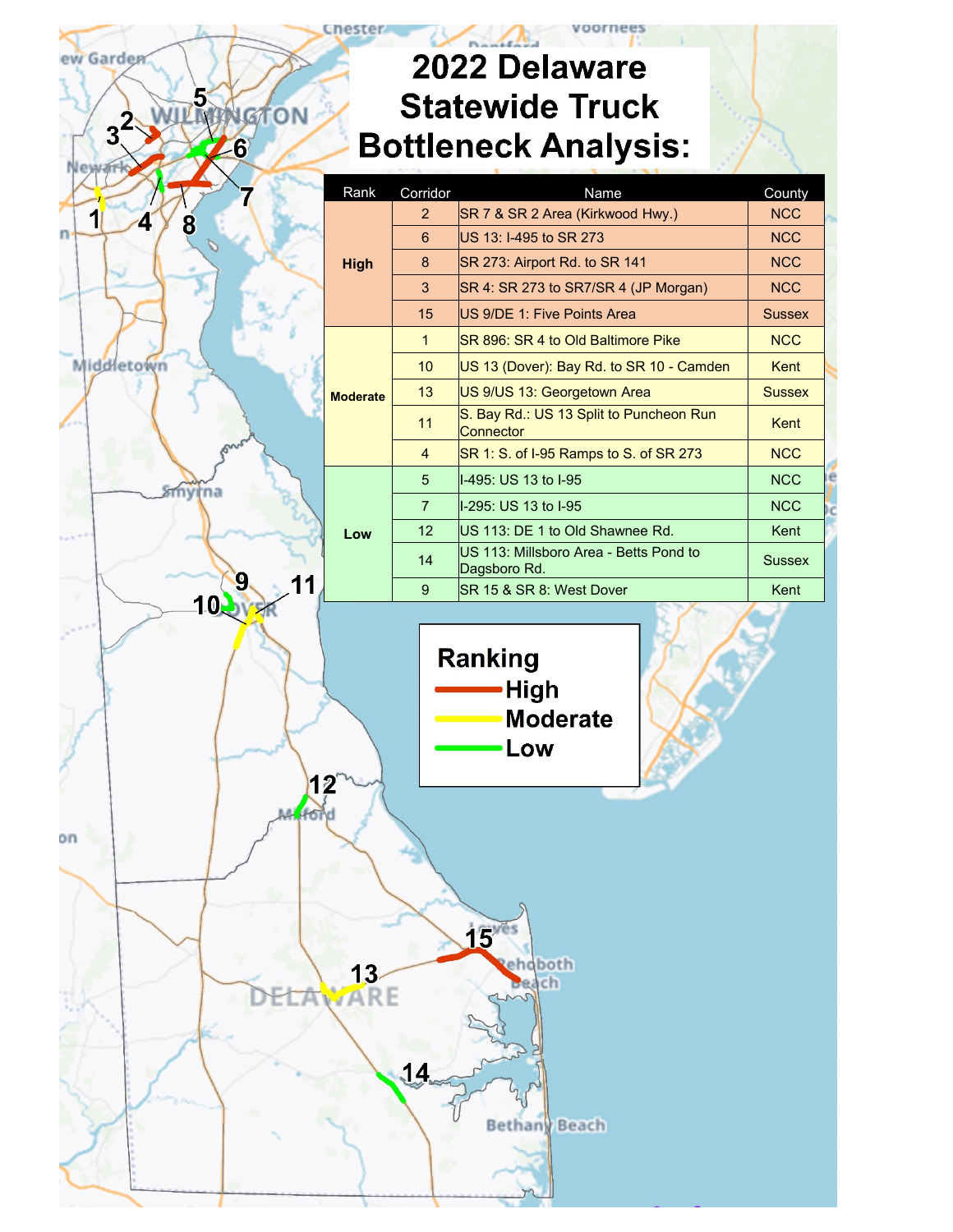| Map ID | <b>Bottleneck</b>                       | <b>Related Projects and Studies</b>                             | <b>Description</b>                                                                                                                                                                                                                                                     | Estimated In-Service Year /<br><b>Project Status</b>                                                                    | Project Website (if applicable)                                                 |
|--------|-----------------------------------------|-----------------------------------------------------------------|------------------------------------------------------------------------------------------------------------------------------------------------------------------------------------------------------------------------------------------------------------------------|-------------------------------------------------------------------------------------------------------------------------|---------------------------------------------------------------------------------|
|        | <b>High Ranked Bottlenecks</b>          |                                                                 |                                                                                                                                                                                                                                                                        |                                                                                                                         |                                                                                 |
| 2      | SR 7 & SR 2 Area (Kirkwood<br>Hwy.)     | SR 2 & SR 7 Intersection Improvements                           | Alternatives evaluated as part of Senate Resolution #10 Committee<br>Recommendations. Recommendations include grade-separated options                                                                                                                                  | Alternatives evaluated in 2021.<br>Project to be inlcuded in<br><b>WILMAPCO RTP Aspirations List</b>                    | http://www.wilmapco.org/sr10/Intersection Analysis DEC 20.pdf                   |
|        |                                         | Delaware Park Blvd Extension, SR 2 to SR 4                      | A four-lane boulevard type roadway connecting the intersection of SR 4<br>and SR 58 with SR 2 at Delaware ParkBoulevard. Included in the<br>Churchmans Crossing Plan Plan Update (2021)                                                                                | Long Term project in WILMAPCO<br>RTP Aspirations list (2050)                                                            | http://www.wilmapco.org/churchmans/                                             |
|        |                                         | SR 7 & Milltown Rd. Intersection<br>Improvements                | Alternatives evaluated as part of Senate Resolution #10 Committee<br>Recommendations. Recommendations include short term restriping<br>opions and long term grade-separated options                                                                                    | Alternatives evaluated in 2021.<br>Project to be inlcuded in<br><b>WILMAPCO RTP Aspirations List</b>                    | http://www.wilmapco.org/sr10/Intersection Analysis DEC 20.pdf                   |
|        |                                         | Last Corridor Signal Re-timing                                  | SR 7 portion retimed in 2020; SR 2 portion retimed in 2017                                                                                                                                                                                                             | N/A                                                                                                                     | Regular updates available at http://www.wilmapco.org/cms                        |
|        |                                         | US 13 & Bacon Ave. Safety Intersection                          | Part of 2018 DeIDOT HEP (Site S-1) Improvements included in a corridor-                                                                                                                                                                                                | FY 2025                                                                                                                 | https://deldot.gov/projects/index.shtml?dc=details&projectNumber=1              |
|        |                                         | Improvements<br>US 13 & SR 273 Intersection Safety              | wide effort<br>Part of 2018 DeIDOT HEP (Site S-2). Improvements included in a                                                                                                                                                                                          | FY 2025                                                                                                                 | 201601102<br>https://deldot.gov/projects/index.shtml?dc=details&projectNumber=T |
|        |                                         | Improvements                                                    | corridor-wide effort                                                                                                                                                                                                                                                   |                                                                                                                         | 201601102                                                                       |
| 6      | US 13: I-495 to SR 273                  | US 13 & SR 273. Intersection Improvements                       | Long term option of a grade separated interchange                                                                                                                                                                                                                      | Project to be inlcuded in<br><b>WILMAPCO RTP Aspirations List.</b><br>No estimated In-Service Year                      | http://www.wilmapco.org/rtp                                                     |
|        |                                         | SR 141/US 13 Interchange upgrade                                | Upgrade of existing on/off ramps                                                                                                                                                                                                                                       | Project to be inlcuded in<br>WILMAPCO RTP Aspirations List.<br>No estimated In-Service Year                             | http://www.wilmapco.org/rtp                                                     |
|        |                                         | Last Corridor Signal Re-timing: 2018                            | Portion of US 13 retimed in 2020 (I-295 to I-495)                                                                                                                                                                                                                      |                                                                                                                         | Regular updates available at http://www.wilmapco.org/cms                        |
|        | SR 273: Airport Rd. to SR<br>141        | SR 273: I-95 to SR 1                                            | Intersection / Road Improvements                                                                                                                                                                                                                                       | <b>WILMAPCO RTP Project</b><br><b>Aspirations List</b>                                                                  |                                                                                 |
|        |                                         | US 13 & SR 273 Intersection Safety<br>Improvements              | Part of 2018 DeIDOT HEP (Site S-2). Improvements included in a<br>corridor-wide effort                                                                                                                                                                                 | 2025                                                                                                                    | https://deldot.gov/projects/index.shtml?dc=details&projectNumber=T<br>201601102 |
| 8      |                                         | US 13 & SR 273. Intersection Improvements                       | Long term option: grade separated interchange                                                                                                                                                                                                                          | Project to be inlcuded in<br>WILMAPCO RTP Aspirations List. http://www.wilmapco.org/rtp<br>No estimated In-Service Year |                                                                                 |
|        |                                         | HSIP NCC, SR 273, Appleby Road to Airport<br>Road               | Widen to provide two left-turn lanes from eastbound SR 273 onto Airport<br>Road and three through lanes on westbound SR 273.                                                                                                                                           | FY 2021                                                                                                                 | https://deldot.gov/projects/index.shtml?dc=details&projectNumber=T<br>200900704 |
|        |                                         | Last Corridor Signal Re-timing: 2018                            |                                                                                                                                                                                                                                                                        |                                                                                                                         | Regular updates available at http://www.wilmapco.org/cms                        |
| 3      | SR 4: SR 273 to SR7/SR 4<br>(JP Morgan) | SR 4 / Harmony Road Intersection                                | Improvements include adding turn lanes and geometric improvements                                                                                                                                                                                                      | Project in DeIDOT CTP.<br>Construction scheduled for FY2027 202111601                                                   | https://deldot.gov/projects/index.shtml?dc=details&projectNumber=T              |
|        |                                         | Churchmans Crossing Study                                       | Bottleneck is part of large sub regional study to be completed by Spring<br>2021                                                                                                                                                                                       | TBD (if any)                                                                                                            | http://www.wilmapco.org/churchmans/                                             |
|        |                                         | SR 4 / Churchmans Road Intersection                             | Churchmans Crossing Plan Plan Update (2021)                                                                                                                                                                                                                            | Project in DelDOT CTP.<br>Construction scheduled for FY2027                                                             | http://www.wilmapco.org/churchmans/                                             |
|        |                                         | Delaware Park Blvd Extension, SR 2 to SR 4                      | A four-lane boulevard type roadway connecting the intersection of SR 4<br>and SR 58 with SR 2 at Delaware Park Boulevard. Included in the<br>Churchmans Crossing Plan Plan Update (2021)                                                                               | Long Term project in WILMAPCO<br>RTP Aspirations list (2050)                                                            | http://www.wilmapco.org/churchmans/                                             |
|        |                                         | SR 4/ SR 7 Intersection (JP Morgan)                             | Additional turn lanes and other geometric improvements.                                                                                                                                                                                                                |                                                                                                                         | Construction scheduled for FY2027 http://www.wilmapco.org/churchmans/           |
|        |                                         | Last Corridor Signal Re-timing: 2019                            |                                                                                                                                                                                                                                                                        |                                                                                                                         | Regular updates available at http://www.wilmapco.org/cms                        |
| 15     | US 9/DE 1: Five Points Area             | Multiple projects under 5 Points<br><b>Transportation Study</b> | The Five Points Transportation Study is examining and implementing<br>improvements to the area around the intersection located at Routes 1<br>and 9 in Lewes. The study began with Phase 1 - Five Points Working<br>Group and has moved into Phase 2 - Implementation. |                                                                                                                         | https://deldot.gov/projects/Studies/fivepoints/                                 |
|        |                                         | Last Corridor Signal Re-timing: 2018 (US 9)<br>and 2016 (DE 1)  | US 9 Business retimed in 2020                                                                                                                                                                                                                                          |                                                                                                                         |                                                                                 |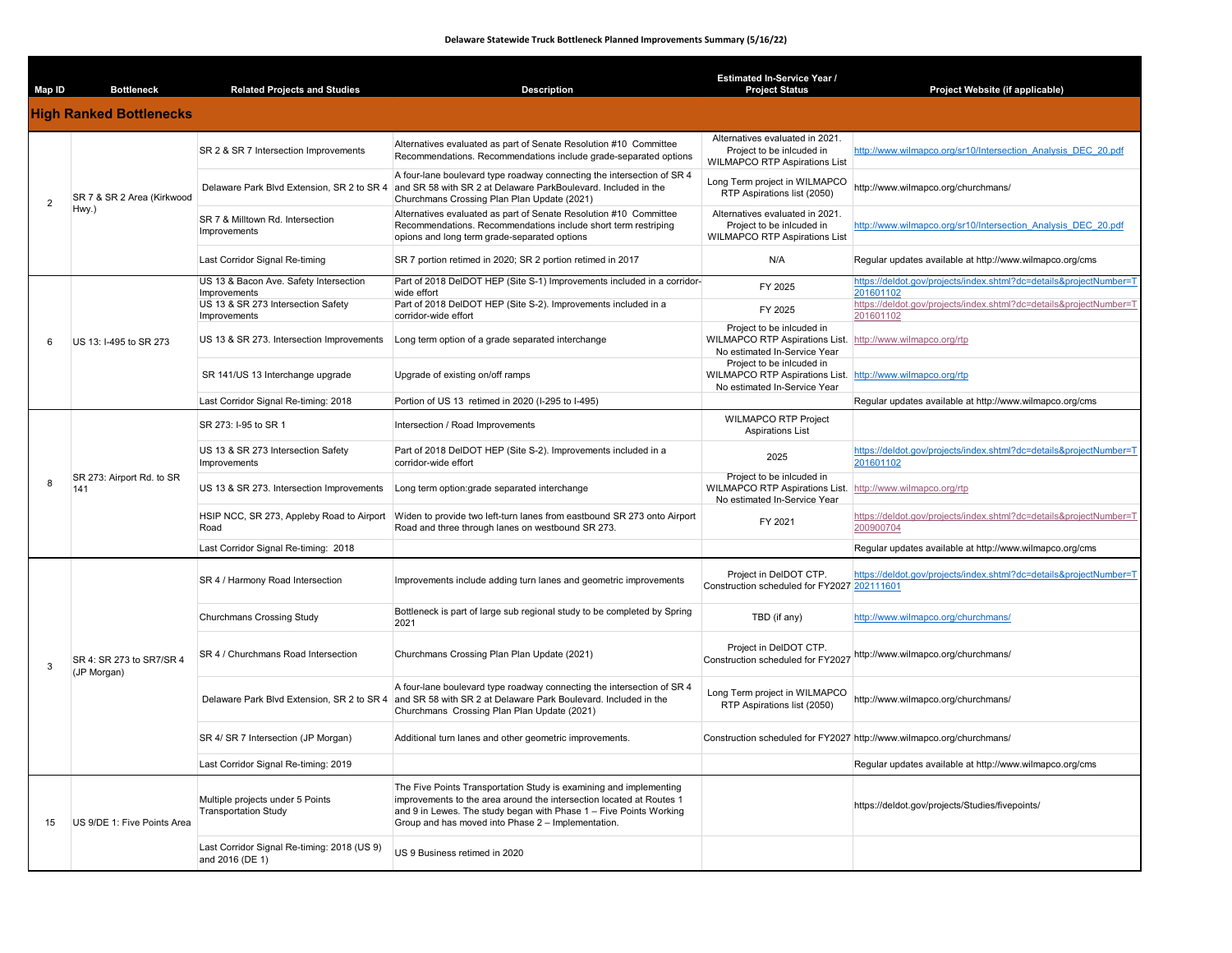## **Delaware Statewide Truck Bottleneck Planned Improvements Summary (5/16/22)**

| Map ID         | <b>Bottleneck</b>                                      | <b>Related Projects and Studies</b>                                | <b>Description</b>                                                                                                                                                                                                                                                                                                        | <b>Estimated In-Service Year /</b><br><b>Project Status</b> | Project Website (if applicable)                                                                  |
|----------------|--------------------------------------------------------|--------------------------------------------------------------------|---------------------------------------------------------------------------------------------------------------------------------------------------------------------------------------------------------------------------------------------------------------------------------------------------------------------------|-------------------------------------------------------------|--------------------------------------------------------------------------------------------------|
|                | <b>Moderate Ranked Bottlenecks</b>                     |                                                                    |                                                                                                                                                                                                                                                                                                                           |                                                             |                                                                                                  |
| $\overline{1}$ | SR 896: SR 4 to Old<br><b>Baltimore Pike</b>           | SR 896 Widening from I-95 to US 40                                 | Increase capacity of SR 896 by adding onetravel lane in each direction                                                                                                                                                                                                                                                    | Long Term project in WILMAPCO<br>RTP (2050)                 |                                                                                                  |
|                |                                                        | I-95 / SR 896 Interchange                                          | Improvements at the interchange to address congestion in the peak<br>hours, along with accidents during different times of the day.                                                                                                                                                                                       | FY 2026                                                     | https://deldot.gov/information/projects/i95/i95 sr896/index.shtml                                |
|                |                                                        | 2019 HEP Site C                                                    | Identification of safety improvements from I-95 ramps to Mopar Dr.                                                                                                                                                                                                                                                        | Alternatives being evaluated                                |                                                                                                  |
|                |                                                        | Last Corridor Signal Re-timing: 2017                               | Retimed in 2020                                                                                                                                                                                                                                                                                                           |                                                             | Regular updates available at http://www.wilmapco.org/cms                                         |
|                | US 13 (Dover): Bay Rd. to<br>SR 10 - Camden            | East Camden Bypass                                                 | Provide a new connection from US 13 to Lebanon Road (SR 10) and<br>Rising Sun Road.                                                                                                                                                                                                                                       | FY 2025                                                     | https://deldot.gov/projects/index.shtml?dc=details&projectNumber=T<br>201709502                  |
| 10             |                                                        | HEP, KC, US13, Lochmeath Way to<br>Puncheon Run Connector          | Widen to provide a third through lane in each direction on US 13 from<br>Lochmeath Way to the Puncheon Run Connector.                                                                                                                                                                                                     | FY 2025                                                     | https://deldot.gov/projects/index.shtml?dc=details&projectNumber=T<br>201500202                  |
|                |                                                        | Last Corridor Signal Re-timing: 2016                               |                                                                                                                                                                                                                                                                                                                           |                                                             |                                                                                                  |
| 13             | US 9/US 113: Georgetown<br>Area                        | US 113 @ SR 18/SR 404 (Georgetown)<br>Grade Separated Intersection | Grade separated intersection at US 113 and SR 18/SR 404 in<br>Georgetown DE. Include widening US 113 to provide three lanes in each<br>direction from Bedford St to Ennis St.                                                                                                                                             | FY 2026                                                     | https://deldot.gov/projects/index.shtml?dc=details&projectNumber=T<br>201412701                  |
|                |                                                        | Last Corridor Signal Re-timing: 2019                               |                                                                                                                                                                                                                                                                                                                           |                                                             |                                                                                                  |
| 11             | S. Bay Rd.: US 13 Split to                             | HSIP SC, US 9 and SR 5 Intersection                                | Widen to provide turn lanes at the US 9/SR 5 intersection to address<br>safety and operational issues and accommodate heavy vehicles.                                                                                                                                                                                     | Completed FY 2021                                           | https://deldot.gov/projects/index.shtml?dc=details&projectNumber=T<br>201100901                  |
|                | Puncheon Run Connector                                 | Last Corridor Signal Re-timing: 2016                               |                                                                                                                                                                                                                                                                                                                           |                                                             |                                                                                                  |
|                | <b>Low Ranked Bottlenecks</b>                          |                                                                    |                                                                                                                                                                                                                                                                                                                           |                                                             |                                                                                                  |
| $\overline{4}$ | of SR 273                                              | SR 1: S. of I-95 Ramps to S. SR 1: Roth Bridge - SR 273            | Identify and prioritize cost-effective short, mid- and long-term<br>transportation infrastructure improvements along SR 1 from the Roth<br>Bridge to south of I-95 that reduce congestion and travel times and<br>improve safety, while minimizing environmental impacts.                                                 | Alternatives being evaluated                                | https://deldot.gov/projects/index.shtml?dc=details&projectNumber=T<br>200511001                  |
|                |                                                        | Last Corridor Signal Re-timing: N/A                                |                                                                                                                                                                                                                                                                                                                           |                                                             |                                                                                                  |
| -5             | I-495: US 13 to I-95                                   |                                                                    |                                                                                                                                                                                                                                                                                                                           |                                                             |                                                                                                  |
|                |                                                        | Last Corridor Signal Re-timing: N/A                                |                                                                                                                                                                                                                                                                                                                           |                                                             |                                                                                                  |
| $\overline{7}$ | I-295: US 13 to I-95                                   | I-295 Northbound from SR 141 to US 13                              | Additional capacity from I-95 northbound from the<br>SR141 interchange to I-295 northbound.                                                                                                                                                                                                                               | FY 2026                                                     | http://www.drba.net/LinkClick.aspx?fileticket=Bkz6VOUYsCc%3d&a<br>mp;tabid=131                   |
|                |                                                        | Last Corridor Signal Re-timing: N/A                                |                                                                                                                                                                                                                                                                                                                           |                                                             |                                                                                                  |
| 12             | US 113: DE 1 to Old<br>Shawnee Rd.                     | US 113, North / South Improvements                                 | This project will continue to work on viable alternatives for a limited<br>access highway throughout Sussex County to address existing and future<br>transportation needs along US 113 while preserving environmental and<br>historic resources and accommodating planned economic growth.                                |                                                             | https://deldot.gov/projects/index.shtml?dc=details&projectNumber=T<br>200212701#project-details1 |
|                |                                                        | Last Corridor Signal Re-timing: 2019                               |                                                                                                                                                                                                                                                                                                                           |                                                             |                                                                                                  |
| 14             | US 113: Millsboro Area -<br>Betts Pond to Dagsboro Rd. | US 113, North / South Improvements                                 | This project will continue to work on viable alternatives for a limited<br>access highway throughout Sussex County to address existing and future<br>transportation needs along US 113 while preserving environmental and<br>historic resources and accommodating planned economic growth.                                |                                                             | https://deldot.gov/projects/index.shtml?dc=details&projectNumber=T<br>200212701#project-details1 |
|                |                                                        | North Millsboro Bypass, US 113 to SR 24                            | 2 lane connector road between US 113 and SR 24 north of Millsboro DE.<br>The new alignment will start at US 113 and extend eastward bridging<br>over Fox Run Road, the Norfolk Southern Railroad, the Millsboro pond,<br>and Gravel Hill Road. Includes grade separated intersection at the US<br>113/SR 20 intersection. | FY 2025                                                     | https://deldot.gov/projects/index.shtml?dc=details&projectNumber=T<br>201912701                  |
|                |                                                        | Last Corridor Signal Re-timing: 2014                               |                                                                                                                                                                                                                                                                                                                           |                                                             |                                                                                                  |
|                |                                                        | HEP KC, SR 8 and SR 15 Intersection<br>Improvements                | Construction of an additional through lane on each leg of SR 15<br>(Saulsbury Road).                                                                                                                                                                                                                                      | FY 2023                                                     | https://deldot.gov/projects/index.shtml?dc=details&projectNumber=T<br>201500201                  |
| 9              | SR 15 & SR 8: West Dover                               | Salisbury & McKee Road Improvements                                | Expand to 4 Lanes                                                                                                                                                                                                                                                                                                         | Mid Term project in Dover/Kent<br>RTP (2022-2030)           | www.doverkentmpo.org                                                                             |